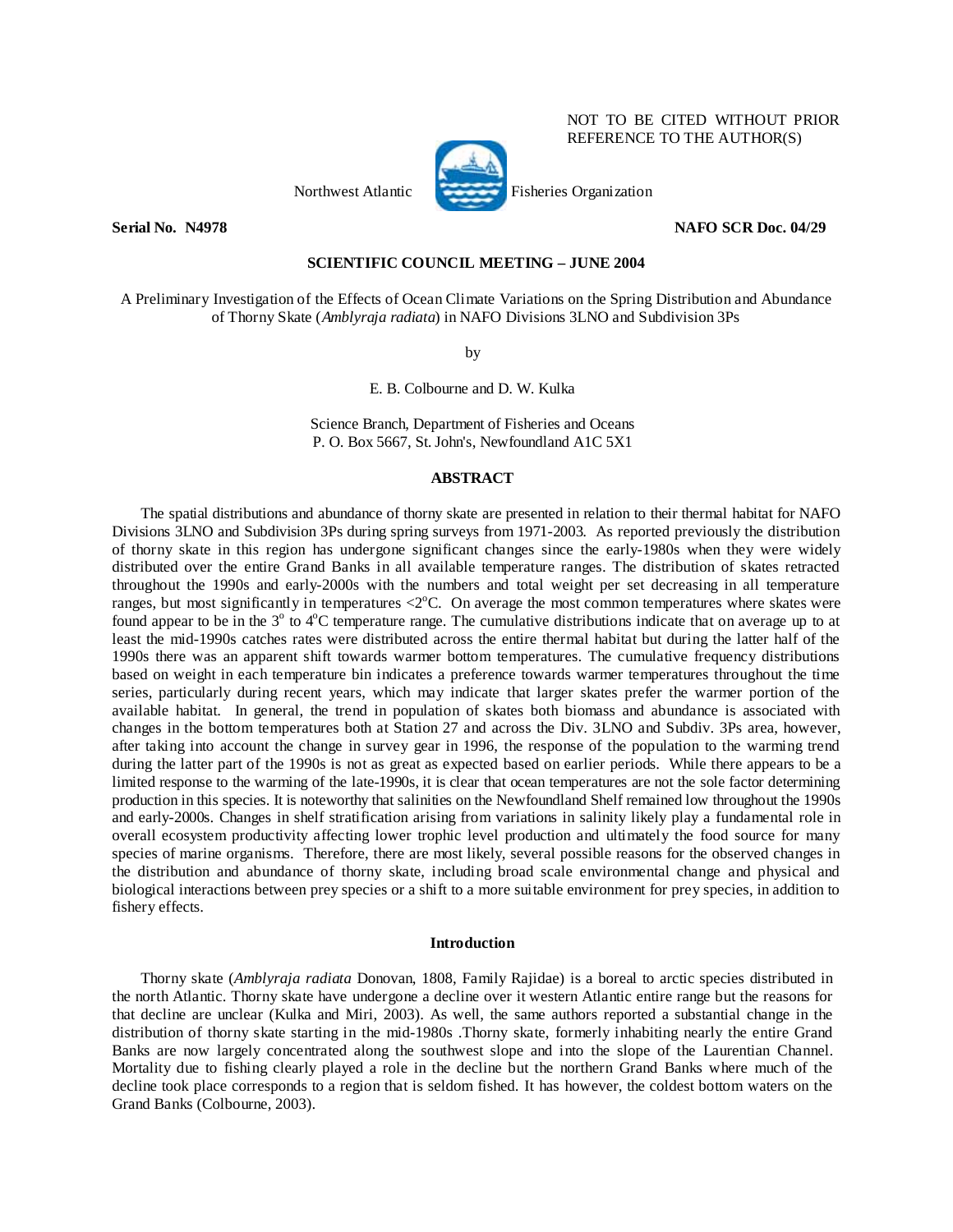Kulka and Mowbray (1998) compared cumulative area and biomass in relation to ambient temperature and their results indicated seasonal differences with neither spring nor fall distributions of skate thermal neutral. The densest aggregations were found on the warmer sections of the Banks. In spring, the percent of biomass was far below the percent of available habitat over almost the entire temperature range, indicating a strong association with the warmest waters. In addition skate appeared to preferentially distribute in warmer waters on the Grand Banks in spring compared to the fall months. In this manuscript we present an analysis of the distribution and abundance of thorny skate in relation to their thermal habitat in NAFO Div. 3LNO and Subdiv. 3Ps for the spring surveys. We begin by re-examining the mean catch rates and the cumulative distributions of available temperature to the survey and catch numbers and weights for the complete range of temperatures encountered in the region. Trends in the ocean climate are then compared to recent changes in the biomass and abundance of thorny skate. Finally the spatial distribution maps of thorny skate catch rates in relation to the near-bottom temperature fields for the spring surveys are presented.

## **Data and Methods**

Canada has been conducting stratified random groundfish trawl surveys in NAFO Div. 3LNO and Subdiv. 3Ps since 1971. Each division was stratified based on the depth contours from available standard navigation charts (Fig. 1). Areas within each division, within a selected depth range, were divided into strata and the number of fishing stations in each stratum was allocated based on an area weighted proportional allocation (Doubleday, 1981). The stratification scheme is constantly being revised as more accurate navigation charts become available and efforts are being made to extend the stratification scheme shoreward and into deeper water along the shelf edge (Bishop, 1994; Murphy, 1996; Brodie, 1996). Bottom temperatures and data on thorny skate are routinely collected during all ground fish surveys. During the fall of 1995 the Canadian research vessel surveys in the Newfoundland and Labrador Region changed survey trawls from an Engles 145 to a Campelen 1800 shrimp trawl (McCallum and Walsh, 1996).

The historical oceanographic data set for the Newfoundland and Labrador Shelf is available from archives at the Marine Environmental Data Service (MEDS) in Ottawa and from databases maintained at the Bedford Institute of Oceanography in Dartmouth, Nova Scotia and at the Northwest Atlantic Fisheries Centre in St. John's Newfoundland. Since 1989, net-mounted conductivity-temperature-depth (Seabird model SBE-19 CTD systems) recorders have replaced XBTs on the annual assessment surveys as the primary oceanographic instrument. This system records temperature and salinity data during trawl deployment and recovery and for the duration of the fishing tow. Data from the net-mounted CTDs are not field calibrated, but are checked and factory calibrated periodically maintaining an accuracy of 0.005°C in temperature and 0.005 in salinity. Expendable bathythermographs (XBTs) are only used when the net-mounted CTD fails during the tow, these are accurate to within  $0.1^{\circ}$ C.

Data on thorny skate abundance and distribution were available for the years 1971-2003 for the spring surveys. Fishing sets of 15 minute duration at a towing speed of 3 knots were randomly allocated to strata covering the most of the 3PLNO area to a depth of 1 500 m (Fig. 1) (Brodie, 1996; McCallum and Walsh, 1996). There was a change in survey gear after the spring 1995 survey from an Engels 145 groundfish trawl to a Campelen 1800 shrimp trawl. The implications and conversion factors to account for this change are discussed in Kulka and Miri (2003). The STRAP2 (Smith and Somerton, 1981) estimates of biomass and abundance of skates provided by Kulka and Miri (2003) were used to examine long-term trends in relation to the environment. The mean numbers and weight of skates for all sets within 1°C-temperature bins for each survey were computed for the period 1975-2002 representing the average, 1984-1989, 1990-1995 a cold period, 1998-2001 a warm period and for individual years. Cumulative frequency distributions of catch numbers for each temperature bin are compared to the available temperature distribution within the 3LNO and 3Ps region for all surveys. For the purpose of this preliminary analysis, these distributions were not weighted by sampling intensity or stratum area. Near-bottom temperature grids for NAFO Div. 3LNO and Subdiv. 3Ps were then produced from all available data collected during the spring for the years 1975-2003. All near-bottom temperature values for the period of each survey were interpolated onto a regular grid and contoured using a geostatistical (2 dimensional Kriging) procedure. The numbers of skate per fishing set are displayed over the temperature contours as expanding solid circles proportional to the magnitude of the catch.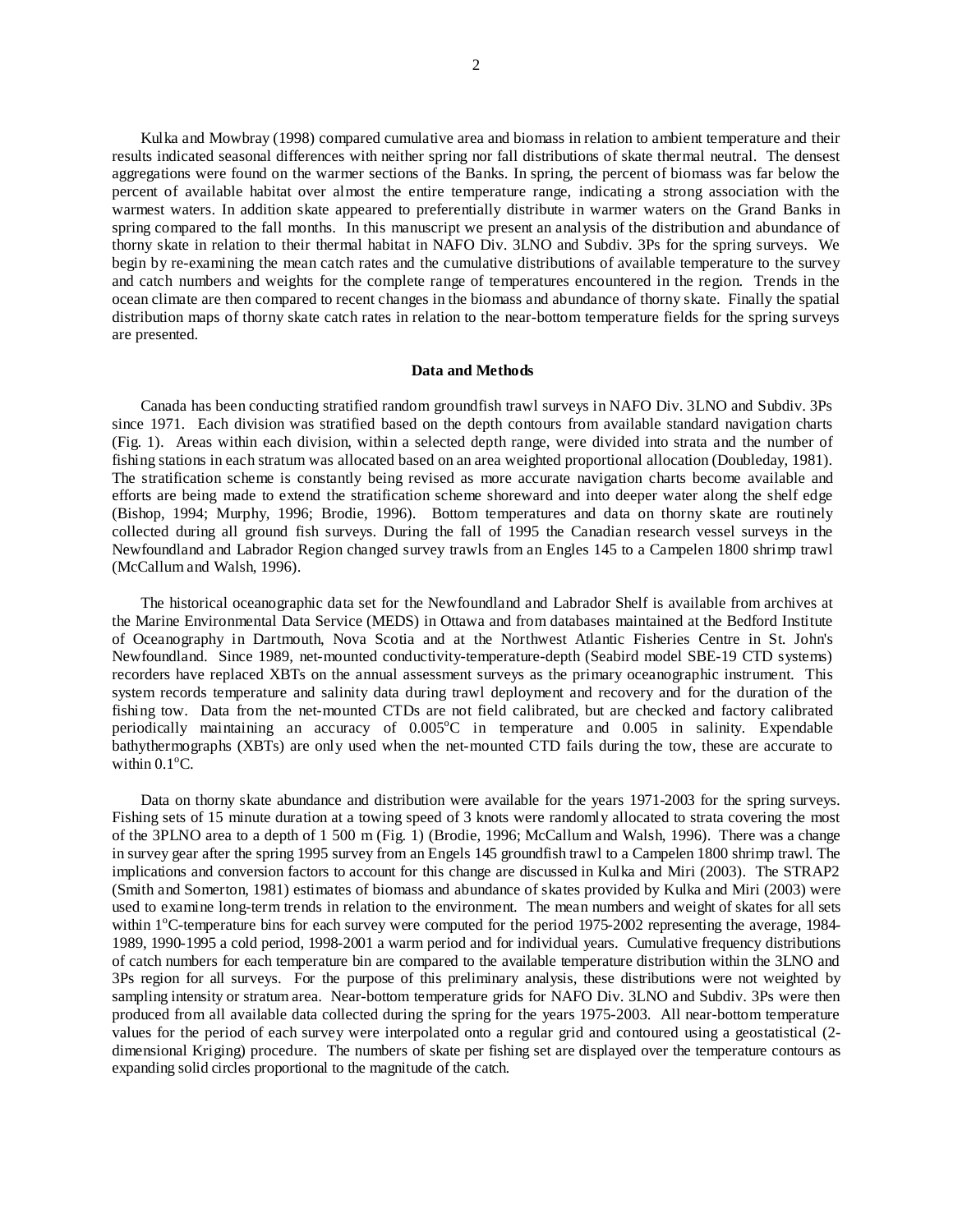### **Results**

The average number and weight of skates caught per fishing set in 1°C-temperature bins are displayed in Fig. 2, 3 and 4 for the spring surveys. It appears that in this region skates are found in temperatures ranging from  $\langle -1^{\circ}\text{C}$ to >8<sup>o</sup>C, i.e. all temperature encountered in this region. However, significantly higher numbers and weight of skates were caught in the  $3^{\circ}$  to  $5^{\circ}$ C temperature range with much lower numbers in the  $-1^{\circ}$  to  $2^{\circ}$ C temperature range. Occasionally, some sets in areas of the southern portions of 3NOP in slope water with temperatures  $>6^{\circ}C$ contained very high numbers of skate. The time series shown in Fig. 2 and the distributions for individual years and periods (Fig. 3 and 4) indicates that the distribution of skates in the various temperature bins were reasonably consistent from 1975 up to the late-1980s. Beginning in the early-1990s however, the numbers and total weight per set decreased in all temperature ranges but most significantly in temperatures  $\langle 2^{\circ}$ C. On average (Fig. 3 and 4 top left panels) the most common bottom temperatures where skates were found appear to be in the  $3^\circ$  to  $4^\circ$ C temperature range. These temperatures are found all along the slopes of the Grand Banks from northern 3L to 3Ps. In addition, as mention above some sets in waters with temperatures >6°C contained very large numbers of skates. For example, in 2002 the highest numbers and weight appear to be in the  $7^{\circ}$  to  $8^{\circ}$ C temperature range. This was the result of two sets near the southeast corner of St. Pierre Bank which contained 126 and 167 skates. Near bottom temperatures  $>4^{\circ}$ C during the spring are only found in the southern portions of Div. 3O and Subdiv. 3Ps. A similar set in 1997 in the same area contained 252 skates.

To further partition the thermal habitat of skates in NAFO Div. 3LNO and Subdiv. 3Ps we computed annual and average cumulative catch numbers and weight temperature distributions based on data from the spring surveys for different periods (Fig. 5 and 6). The cumulative frequency distribution of the number of sets for each temperature bin shows the temperature available to the survey and the cumulative distributions of catch numbers and weight show the distribution of catches in relation to the available temperature. These results indicate that on average up to at least the mid-1990s, catches were distributed across the entire thermal habitat (Fig. 5 top panels). Towards the end of the decade of the 1990s however, there was an apparent shift in the catch number distributions towards warmer bottom temperatures. In 2002 for example, there were less than 10% of the catch in  $\langle 0^{\circ}$ C water with about 30% of the sets in this water temperature whereas in the earlier part of the 1990s about 45% of the catch numbers and about 50% of the sets were in  $\langle 0^{\circ}$ C water. Also in the late-1990s and early-2000s catches were absent in the coldest water where temperatures were  $\langle -1^{\circ}C \rangle$ . In spite of some sets with very large catches in waters >5<sup>o</sup>C only about 10-20% of the total numbers are found in these waters. The cumulative frequency distributions for the weight of skates found in each temperature bin indicates a preference towards warmer temperatures throughout the time series and particularly during recent years (Fig. 6). This may indicate that larger skates prefer the warmer portion of the available habitat. In 2001 for example, 50-60% of the biomass was associated with bottom temperatures  $>3^{\circ}C$ , while only 20-30% of the available sets were in temperatures  $>3^{\circ}C$ .

Ocean temperature and salinity have been measured routinely since 1946 at a standard hydrographic monitoring station (Station 27) located in the inshore branch of the Labrador Current on the Newfoundland Continental Shelf (Colbourne and Fitzpatrick, 1994). Bottom temperatures (176 m) at this site were below normal during the early-1970s but increased to above normal values from 1975 to 1982. After 1982 they remained below normal until 1996, the longest time period of below normal temperatures in the 50-year record (Fig. 7). The spring research survey biomass and abundance indices derived using STRAP2 are also displayed in Fig. 7 without any corrections for the change of survey trawl in 1996. Also data for 1983 was not included since only the 3Ps area was surveyed. These indices show large changes in the relative population size over the time series. It appears that relative biomass after increasing during the 1970s and early-1980s declined rapidly from the mid-1980s reaching a minimum level by 1995. In general the trend in population of skates, both biomass and abundance, is associated with the changes in the bottom temperatures at Station 27 (Fig. 7). If we apply the conversion factor to the population indices and present the time series as Campelen trawl equivalents, the general association between bottom temperatures is still evident, however the response of the population to the warming trend since 1996 is not as great as expected based on earlier associations (Fig. 8).

All available oceanographic data in the 3PLNO area were gridded for the spring period of each year at a spatial resolution of approximately  $100 \text{ km}^2$  or approximately  $0.1^{\circ}$  latitude by  $0.1^{\circ}$  longitude. A mean bottom temperature for each grid element was calculated and the overall average computed to produce an annual time series of the spatially averaged bottom temperature for the region. The time series exhibits very high variability prior to the mid-1980s with mean temperatures in the 2° to 3°C range. After the mid-1980s bottom temperatures declined significantly reaching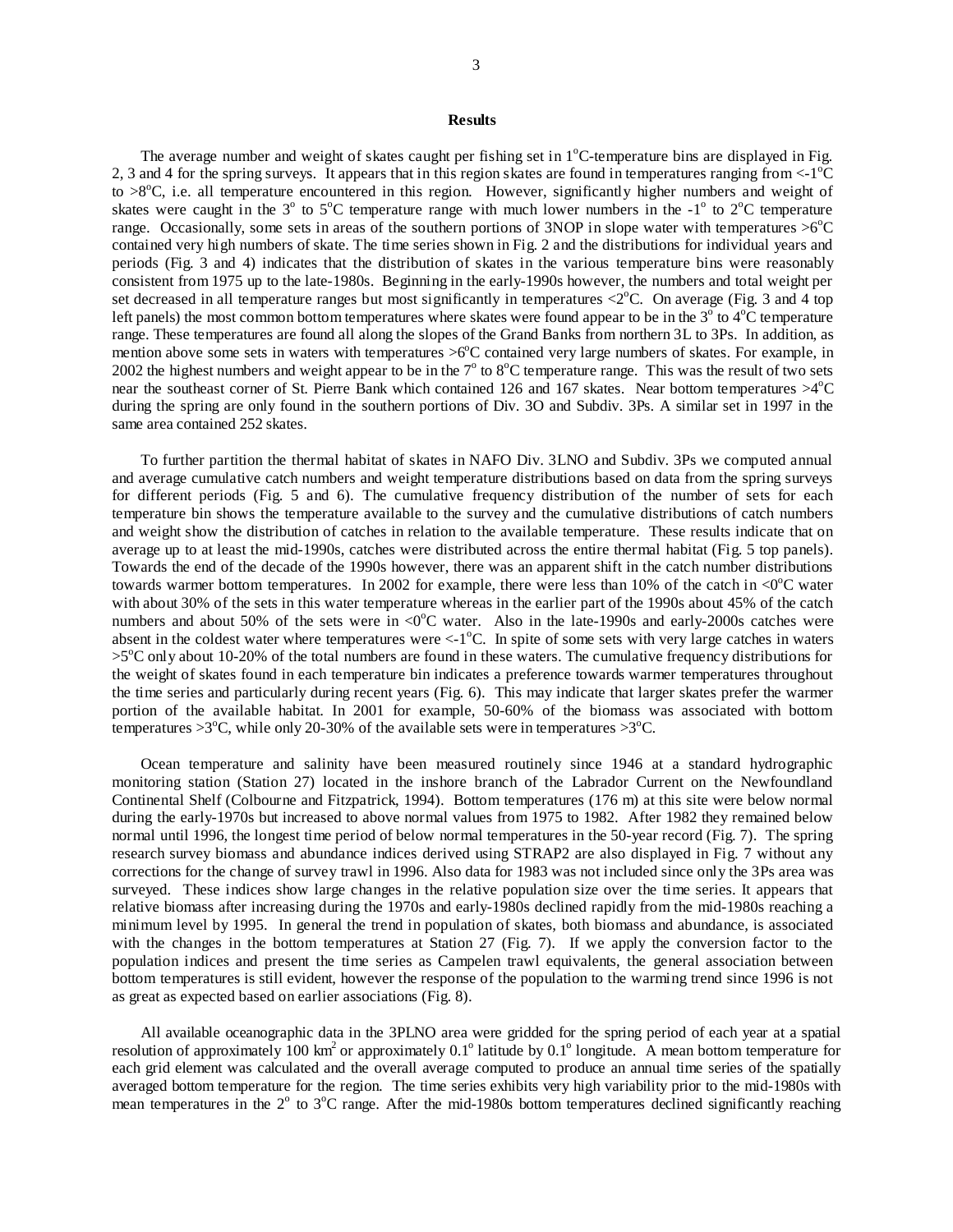minimum values in the early-1990s. Throughout the latter part of the 1990s temperatures began to increase reaching maximum values by 1999 and 2000 before decreasing again in 2001 and 2002. There is a weak association between bottom temperatures and the trend in biomass and abundance of skates particularly during the past decade (Fig. 9). Again however the response of the population to the warming during the latter part of the 1990s is not as great as expected after taking into account the change in survey trawl during the spring of 1996 (Fig. 10).

Salinities on the Newfoundland and Labrador Shelf have also experienced sharp annual fluctuations and long-term trends over the past 3 decades. Unlike other decades however salinities on the Newfoundland Shelf have remained low throughout the 1990s and early-2000s potentially as a result of Arctic warming and the subsequent increase in ice melt. Ignoring the anomalous high and low values of 1976 and 1983 there appears to be a significant correlation between the Campelen equivalent estimated biomass and the trend in the vertically averaged salinity at Station 27 (Fig. 11).

As reported by Kulka and Miri (2003) the distribution of thorny skate in this region has undergone significant changes since the early-1980s. In the early-1980s skates were widely distributed over the entire Grand Banks in all available temperature ranges. By the late-1980s and early-1990s many areas of the Grand Bank were devoid of skates with the higher concentration found in deeper waters along the slopes of the banks. The distribution of skates retracted even further throughout the 1990s and early-2000s.

The spring bottom temperature maps together with the number of skates caught per set for NAFO Div. 3LNO and Subdiv. 3Ps are displayed in Fig. 12. In general, spring bottom temperatures in the northern areas ranged from  $\leq 0^{\circ}$ C in the inshore regions of the Avalon Channel to  $>3^{\circ}$ C at the shelf edge. Over the central and southern areas bottom temperatures ranged from  $1^{\circ}C$  to >3.5°C on the Southeast Shoal and >3°C along the edge of the Grand Bank. During the cold years from 1990-1995 virtually the entire 3L area (except the deeper slope regions) and a significant portion of 3NO was covered by <0 $^{\circ}$ C water (Colbourne and Fitzpatrick, 2003). Beginning around 1996 the area of  $<$  0 $^{\circ}$ C water began to retract and by 1999 it was restricted to a small area in the Avalon Channel. During 2001 and 2003 the area of  $\langle 0^{\circ}$ C water began to increase again covering most of the plateau of the Grand Bank in Div. 3L. Near-bottom temperatures in the deeper slope regions undergo considerable annual variability but do not exhibit any significant trend.

The number of skates caught per fishing set during each survey is displayed with the temperature contours in Fig. 12 for the spring surveys as expanding symbols. The size of the circle is proportional to the magnitude of the catch in each set. The majority of fishing sets in the shallow regions (water depths <100-m) of southern 3L and northern 3NO show either zero catches or very low numbers. During the spring surveys most of the large catches were from the warmer water along the slopes of Div. 3LNO and Subdiv. 3Ps with particularly large catches in the warm slope water of southern most regions. In division 3N and the eastern regions of 3L there were many large catches in all temperature ranges up at least until 1993. Since then however, catches have been decreasing in most areas of the Grand Banks with the number of zero catch rates increasing significantly throughout the 1990s and up to 2003. Although there were some zero catches in the warm slope waters during most years the surveys in general continue to show relatively large catch rates throughout the 1990s and up to 2003 mainly in the  $3^{\circ}C$  to  $4^{\circ}C$  temperature range and a few very large catches in temperatures  $>6^{\circ}$ C.

## **Summary and Conclusions**

As reported previously, the distribution of thorny skate in this region has undergone significant changes since the early-1980s when they were widely distributed over the entire Grand Banks in all available temperature ranges. By the late-980s and early-990s however, many areas of the Grand Bank were devoid of skates with the higher concentration found in deeper waters along the slopes of the banks. The distribution of skates retracted even further throughout the 1990s and early-000s with the numbers and total weight per set decreasing in all temperature ranges but most significantly in temperatures  $\langle 2^{\circ}$ C. On average the most common temperatures where skates were found appeared to be in the  $3^{\circ}$  to  $4^{\circ}$ C range. The cumulative distributions indicate that on average, up to at least the mid-1990s, catches were distributed across the entire thermal habitat but towards the end of the decade of the 1990s there was an apparent shift in the catch number distributions towards warmer temperatures. The cumulative frequency distributions based on weight of skates caught in each temperature bin indicates a preference towards warmer temperatures throughout the time series and particularly during recent years, which may indicate that larger skates prefer the warmer portion of the available habitat. In general, the trend in population of skates, both biomass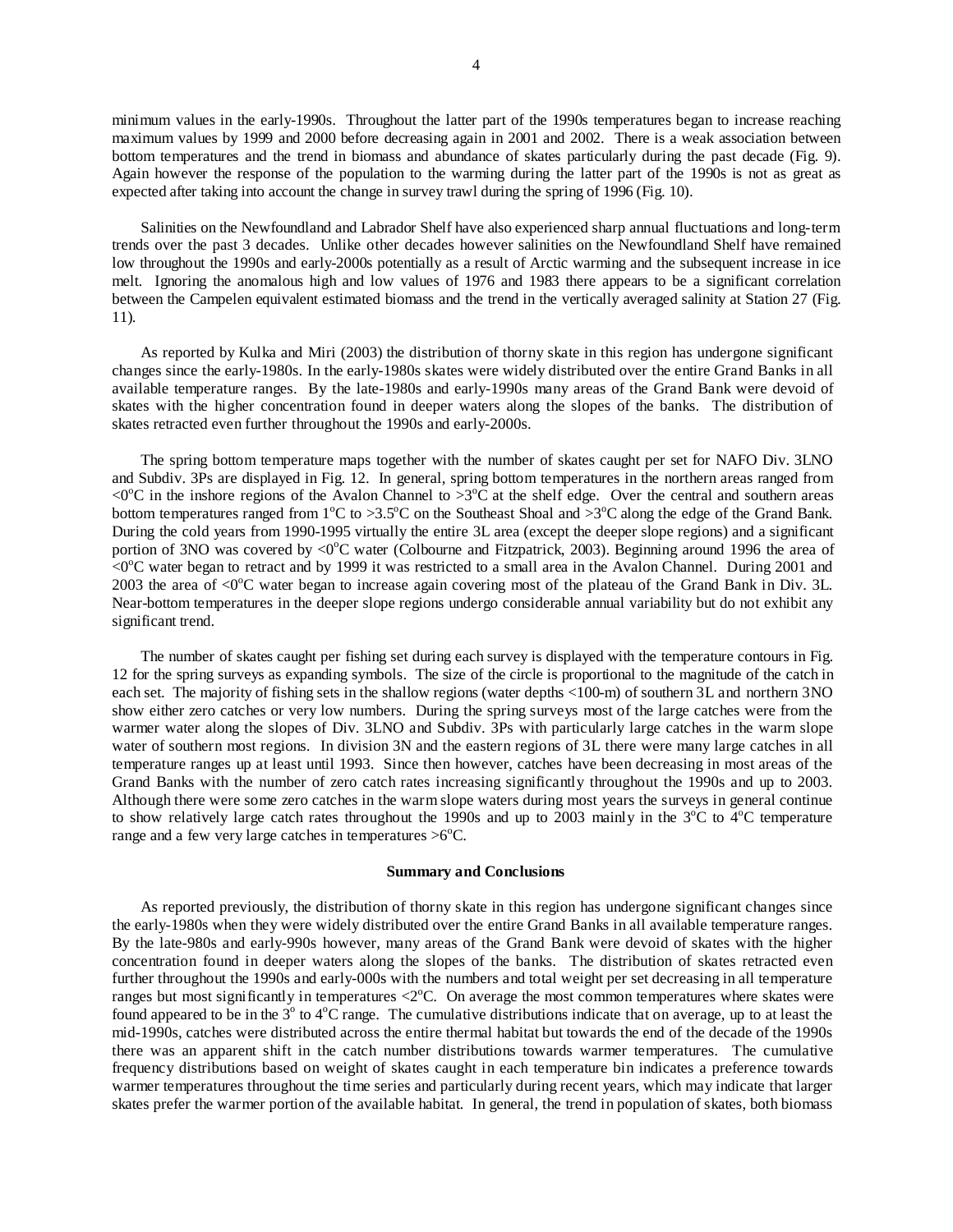and abundance, is associated with the changes in bottom temperatures both at Station 27 and across the NAFO Div. 3LNO and Subdiv. 3Ps area. However, after taking into account the survey gear change in 1996 the response of the population to the warming trend since 1996 is not as significant as expected based on earlier periods.

The waters off Newfoundland and Labrador are a habitat to many overlapping Arctic and boreal marine species including thorny skates. Therefore, variations in the thermal habitat are likely an important physical variable influencing production in many species of marine organisms in this region. Ocean climate in the northwest Atlantic, particularly on the Newfoundland Continental Shelf (NAFO Subareas 3) during the recent past has experienced sharp annual fluctuations, decadal oscillations and longer-term trends over several decades (Colbourne, 2004). In particular, the decade of the 1990s has experienced some of the most dramatic variations since measurements began during the mid-1940s. It is clear that major changes have taken place in the population dynamics of thorny skate on the Grand Banks of Newfoundland during this period particularly during the late-1980s and 1990s. Coincident with these climate variations many other marine species have also shown dramatic changes in abundance and distribution during the same period (Carscadden *et al*., 2001, Lilly *et al*., 1999, Colbourne and Anderson, 2003). While there appears to be a limited response to the warming of the late-1990s it is clear that ocean temperatures are not the sole factor determining production in this species. It is also noteworthy that salinities on the Newfoundland Shelf remained below normal throughout the 1990s and early-2000s. Changes in shelf stratification arising from variations in salinity likely plays a fundamental role in overall ecosystem productivity, affecting lower trophic level production and ultimately the food source for many species of marine organisms. Therefore, there are most likely several possible reasons for the observed changes in the distribution and abundance of thorny skate including interactions between physical and biological factors such as an increase in prey species or a shift to a more suitable environment for prey species. Finally, although the numbers of skate from the 1971-1995 surveys have been converted to equivalent Campelen trawl units there may also be some residual effects remaining in the series, which may contribute to the overall trends.

## **References**

- Bishop, C. A. 1994. Revisions and additions to the stratification scheme used during research vessel surveys in NAFO Subareas 2 and 3. NAFO SCR. Doc 94/43 Serial No. N2413. 23p.
- Brodie, W. 1996. A description of the 1995 fall groundfish survey in Division 2J3KLMNO. *NAFO SCR. Doc*., No. 27, Serial No. N2700, 7 p.
- Carscadden, J. E., K. T. Frank, and W. C. Leggett. 2001. Ecosystem changes and the effects on capelin (*Mallotus villosus*), a major forage species. *Can. J. Fish Aquat. Sci.*, **58**, 73-85.
- Colbourne, E. B. 2004. Decadal changes in the ocean climate in Newfoundland and Labrador Waters from the 1950s to the 1990s. *J. Northw. Atl. Fish. Sci.*, **34**, 43-61.
- Colbourne, E. B. and J. T. Anderson. 2003. Biological response of a changing ocean environment in Newfoundland waters during the latter decades of the 1900s. *ICES. Mar. Sci. Symp. Vol. 219. 169-181.*
- Colbourne, E. B. and C. Fitzpatrick. 2003. Physical Oceanographic Conditions in NAFO Sub-areas 2 and 3 on the Newfoundland and Labrador Shelf during 2002. NAFO SCR DOC. 2003/14. Serial No. N4820. 25p.
- Colbourne, E. B., and C. Fitzpatrick. 1994. Temperature, salinity and density at Station 27 from 1978 to 1993. *Can. Tech. Rep. Hydrogr. Ocean Sci.*, **159**, v +117 p.
- Doubleday, W. G., Editor. 1981. Manual on groundfish surveys in the Northwest Atlantic. NAFO Sci. Coun. Studies, 2: 56p.
- Kulka, D. W. and C. M. Miri. 2003. The status of thorny skate ( *Amblyraja radiata*) in NAFO Divisions 3L, 3N, 3O and Subdivision 3Ps. NAFO SCR Doc. 03/57 86 p.
- Kulka, D. W. and F. K. Mowbray. 1998. The status of thorny skate (*Raja radiata*), a non-traditional species in NAFO Divisions 3L, 3N, 3O and 3Ps. CSAS Res. Doc. 98/131 70 p.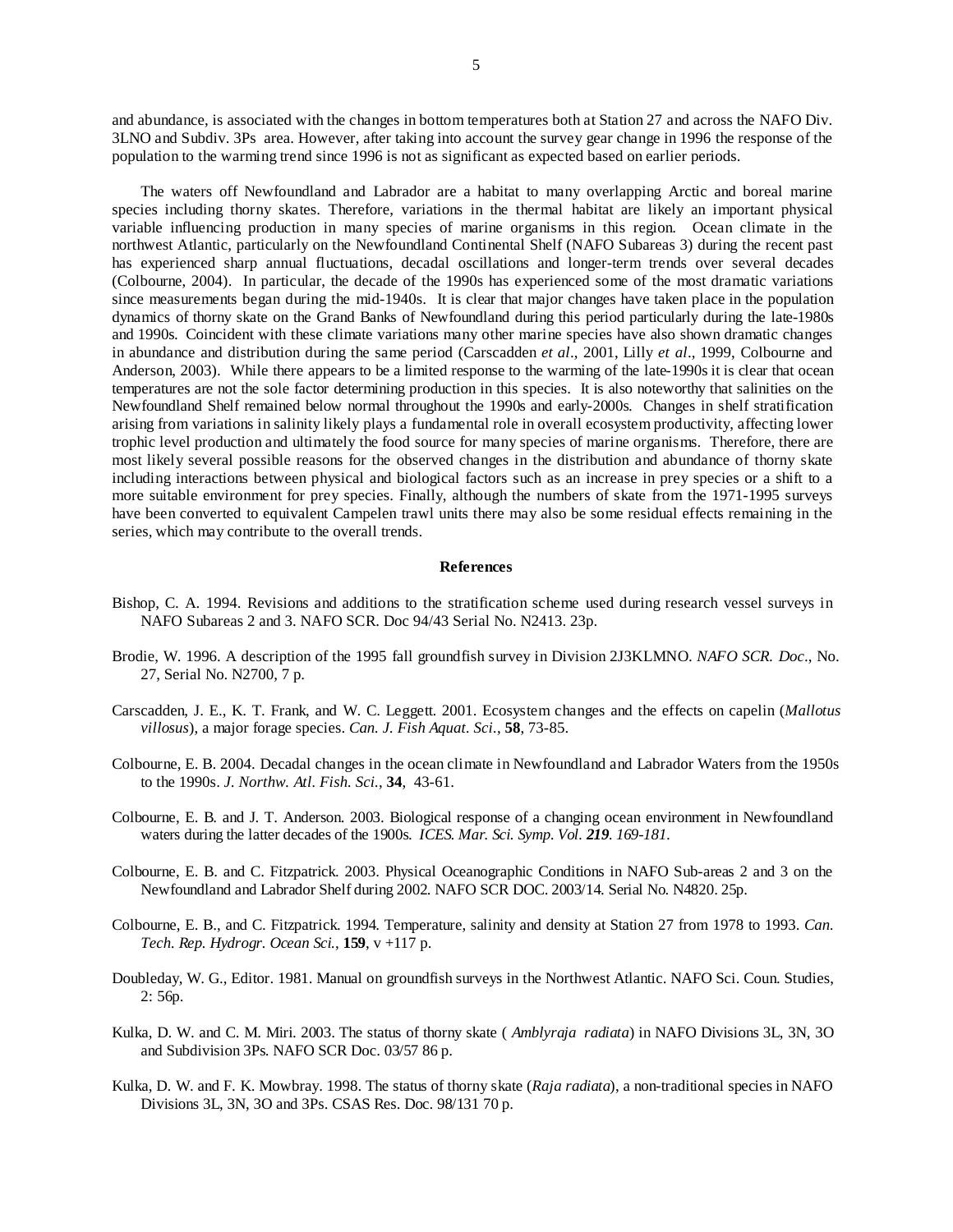- Lilly, G. R., P.A. Shelton, J. Brattey, N.G. Cadigan, E.R. Murphy, and D.E. Stansbury. MS 1999. An assessment of the cod stock in NAFO Divisions 2J+3KL. Can. Stock Assess. Sec. Res. Doc. 99/42, 165 p.
- McCallum, B. R., and S. J. Walsh. 1996. Groundfish survey trawls used at the Northwest Atlantic Fisheries Centre, 1971-present. *NAFO SCR Doc*., No. 50, Serial No. N2726, 18 p.
- Murphy E. F. 1996. Corrections to the stratification scheme in 3Ps. NAFO SCR Doc. 96/55 Serial No. N2731. 11p.
- Smith, S. J. and G. D. Somerton. MS 1981. STRAP: A user-oriented computer analysis system for groundfish research vessel survey data. Can. Tech. Rep.Fish. Aquat. Sci. 1030:iv + 66p.



**MULTI-SPECIES SURVEY SPRING 2003** 

Fig. 1 Location map showing the stratified area and the positions of fishing sets during the Canadian research trawl survey in NAFO Div. 3LNO and Subdiv. 3Ps during the spring of 2003.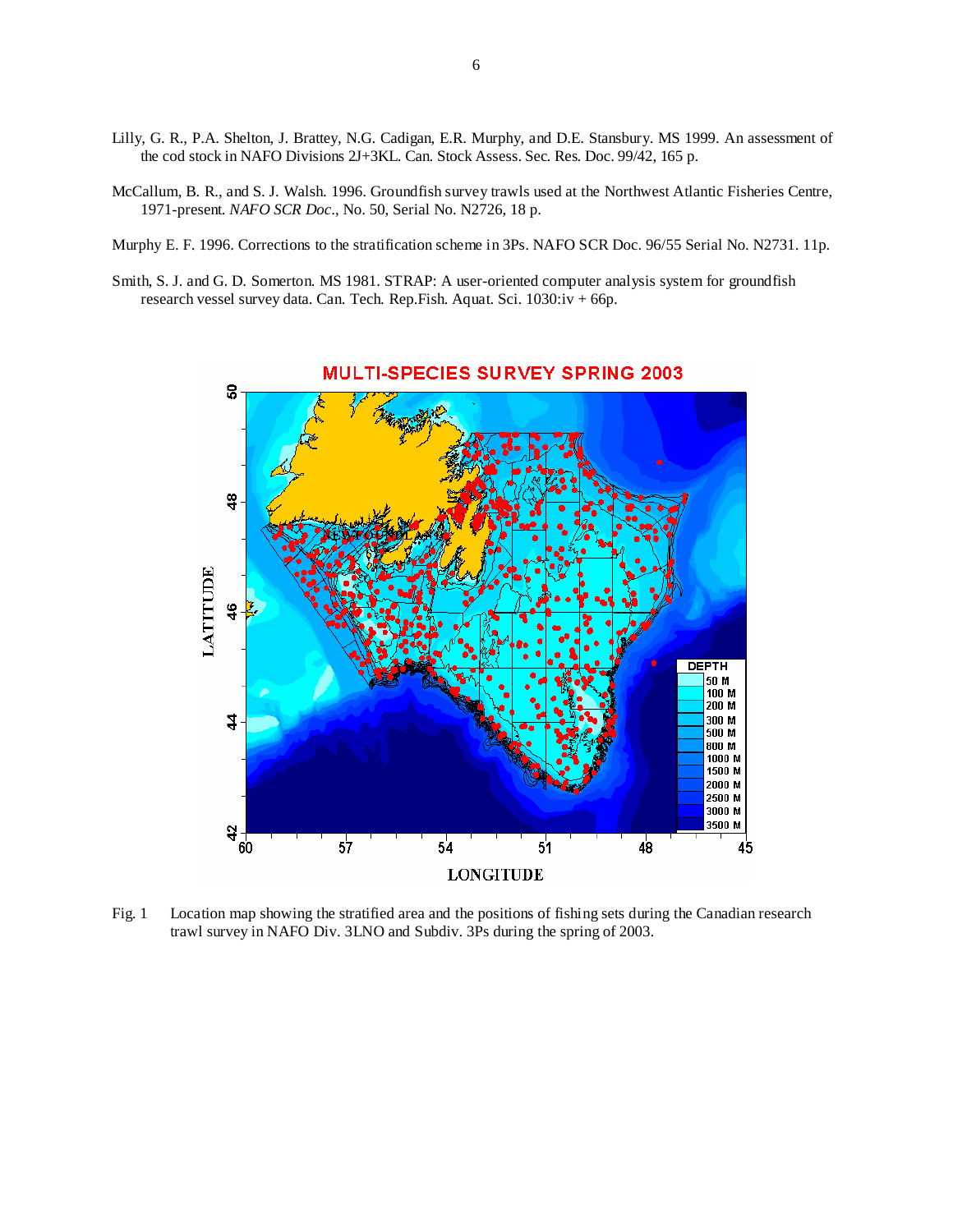

Fig. 2. The average number (top panel) and weight (bottom panel) of thorny skate per fishing set in 1°C temperature bins for the spring surveys in NAFO Div. 3LNO and Subdiv. 3Ps for the years 1975-2003.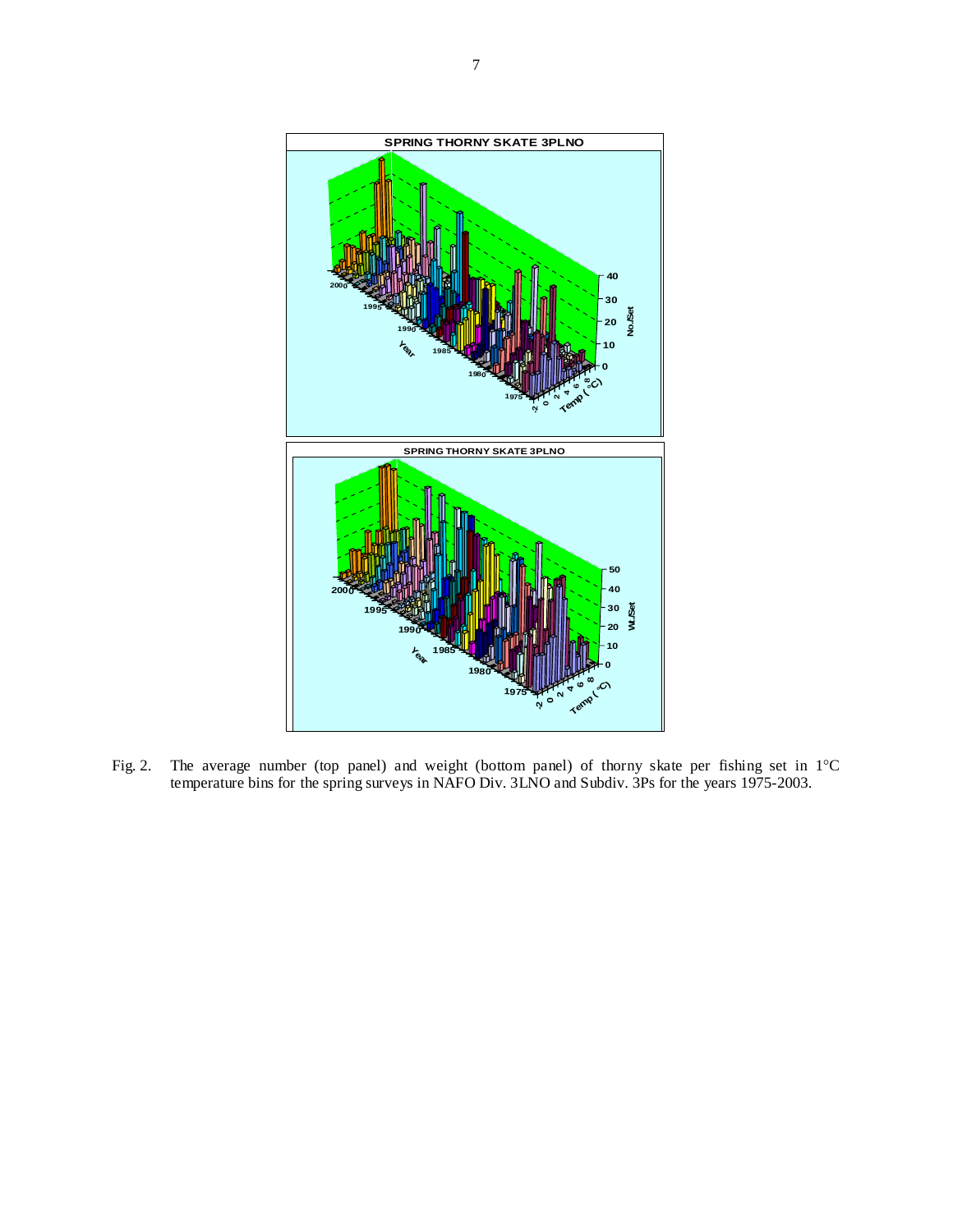

Fig. 3. The average number of thorny skate per fishing set in 1°C temperature bins for the spring surveys in NAFO Div. 3LNO and Subdiv. 3Ps for individual years and periods corresponding to different climate regimes.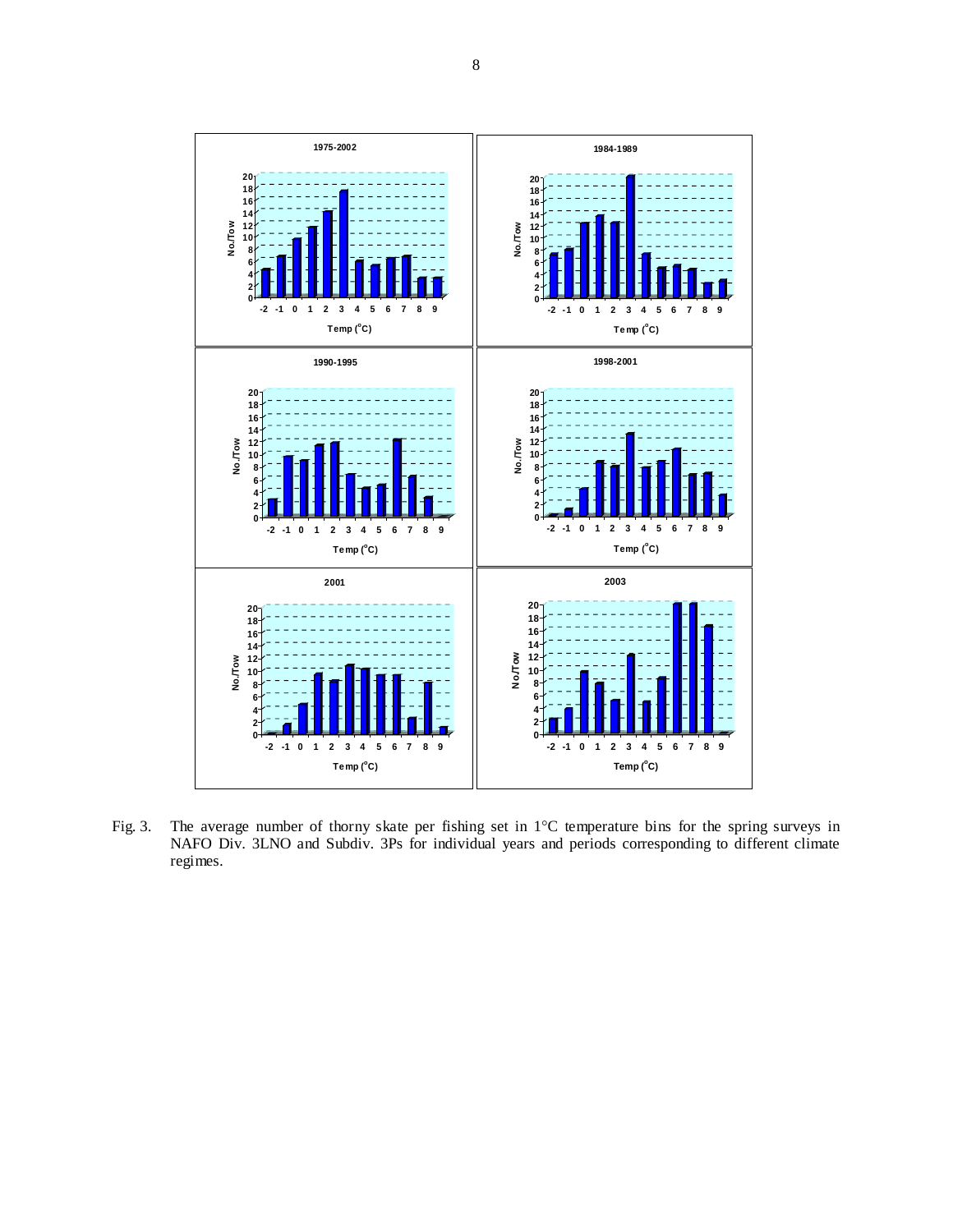

Fig. 4. The average weight of thorny skate per fishing set in 1°C temperature bins for the spring surveys in NAFO Div. 3LNO and Subdiv. 3Ps for individual years and periods corresponding to different climate regimes.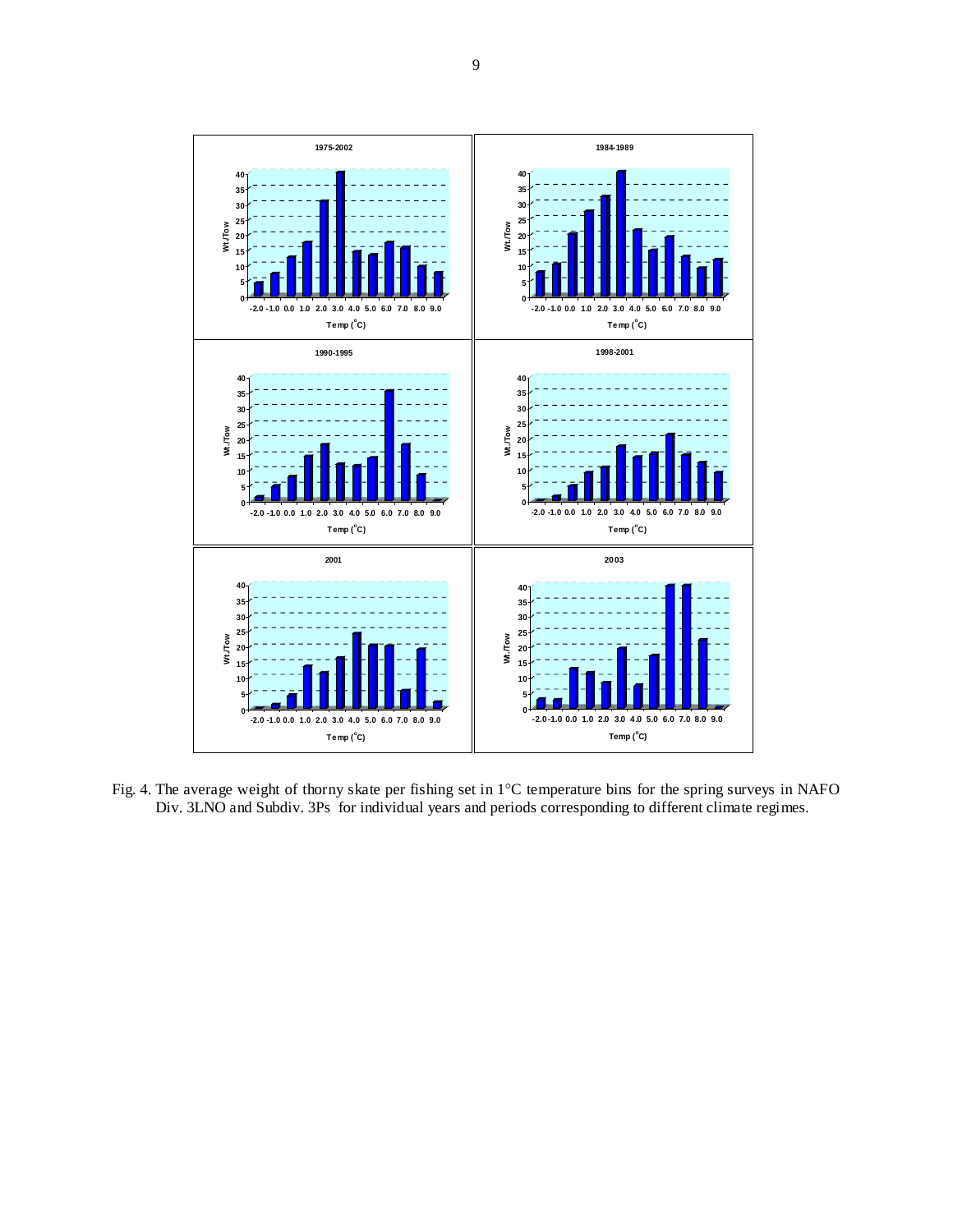

Fig. 5. Cumulative frequency distributions of the number of sets in the 3PLNO survey in 0.5°C temperature bins and the cumulative frequency distribution of the number of skate caught in 0.5°C temperature bins for the spring surveys for different periods and years corresponding to different climate regimes.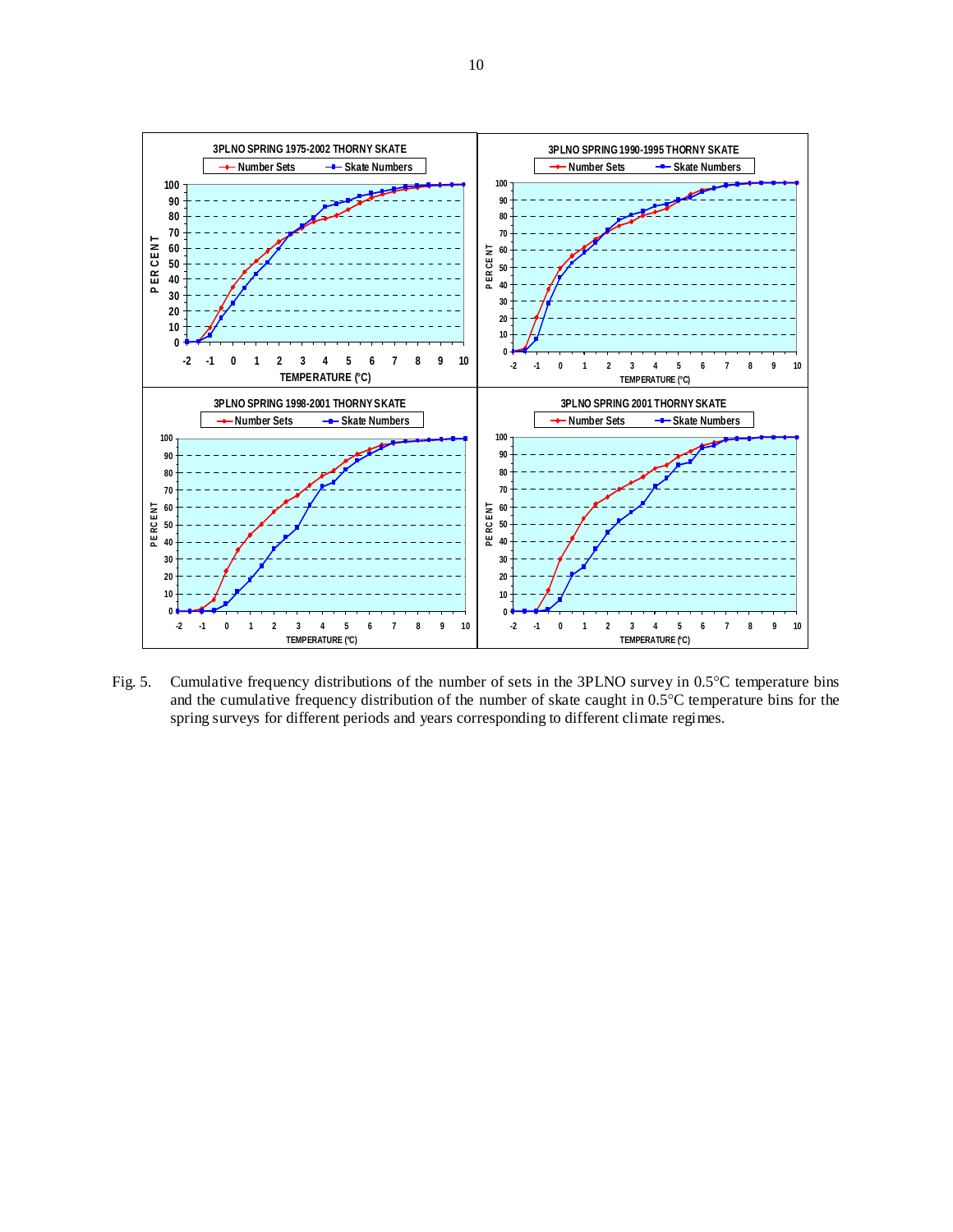

Fig. 6. Cumulative frequency distributions of the number of sets in the 3PLNO survey in 0.5°C temperature bins and the cumulative frequency distribution of the total weight of skate caught in 0.5°C temperature bins for the spring surveys for different periods and years corresponding to different climate regimes.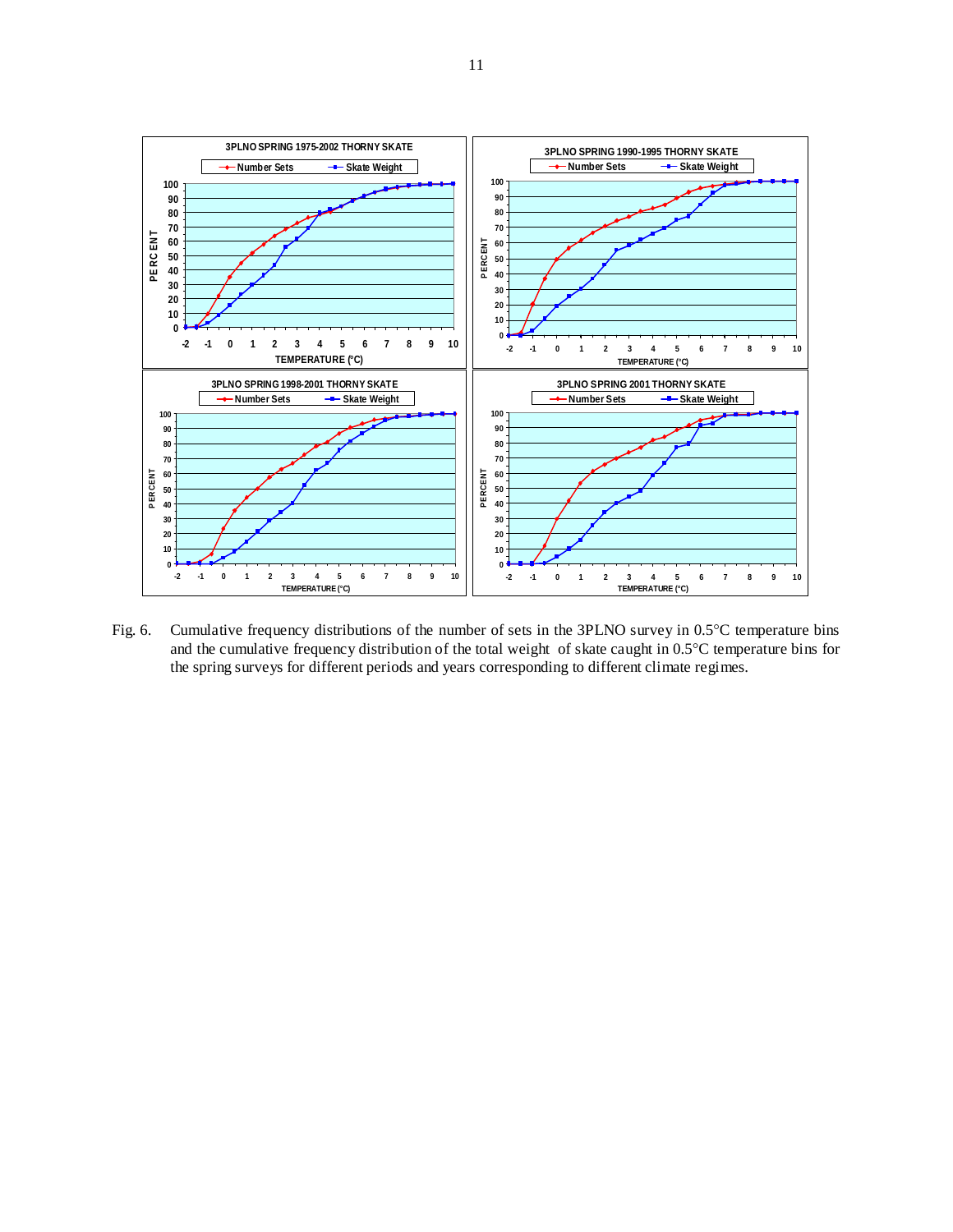

Fig. 7. Spring survey relative biomass and abundance indices for thorny skate in NAFO Div. 3LNO and Subdiv. 3Ps for 1971-2002 together with the Station 27 bottom temperature anomaly.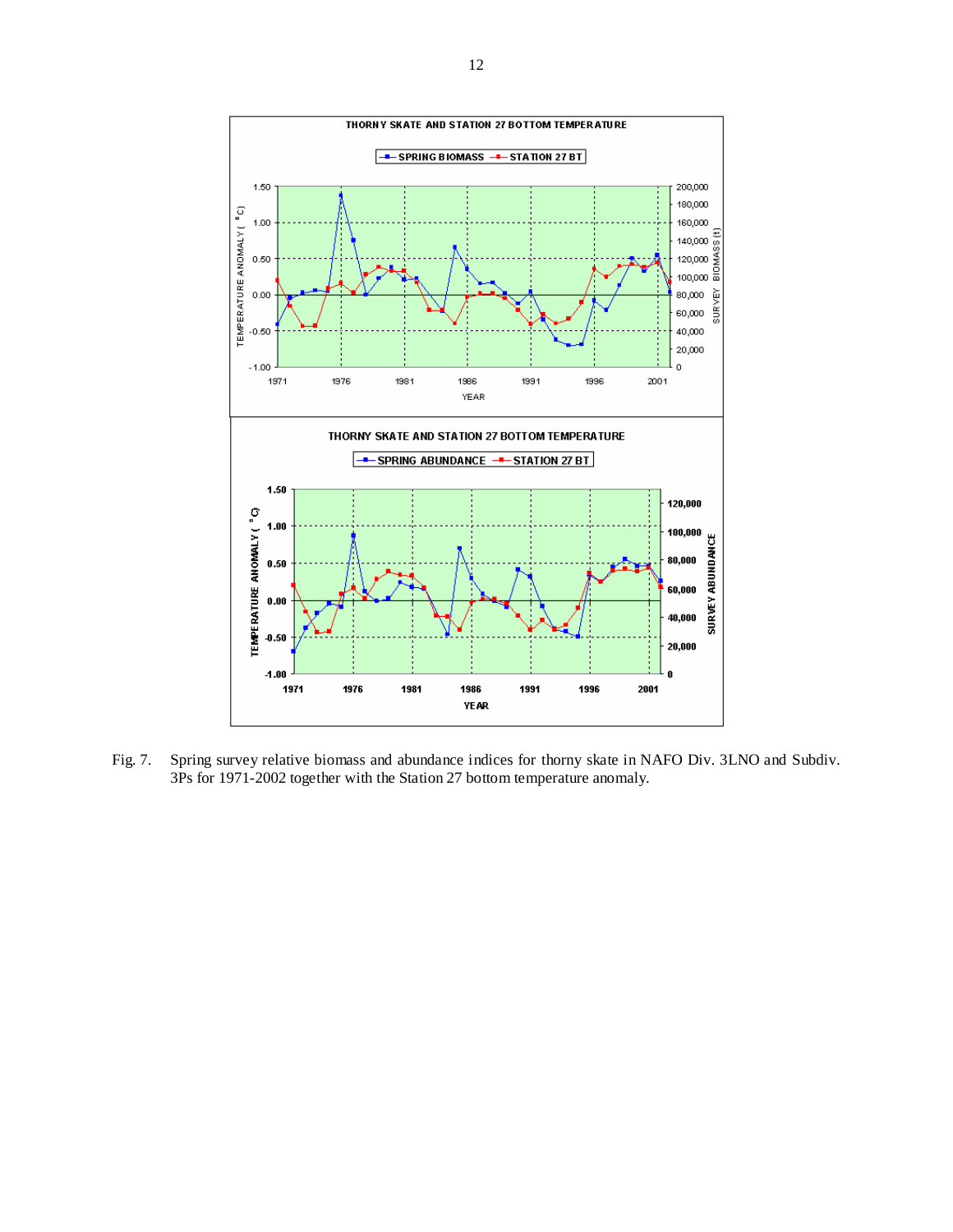

Fig. 8. Spring survey relative biomass and abundance indices for thorny skate including the campelen equivalents of the Engles estimates in NAFO Div. 3LNO and Subdiv. 3Ps for 1971-2002 together with the Station 27 bottom temperature anomaly.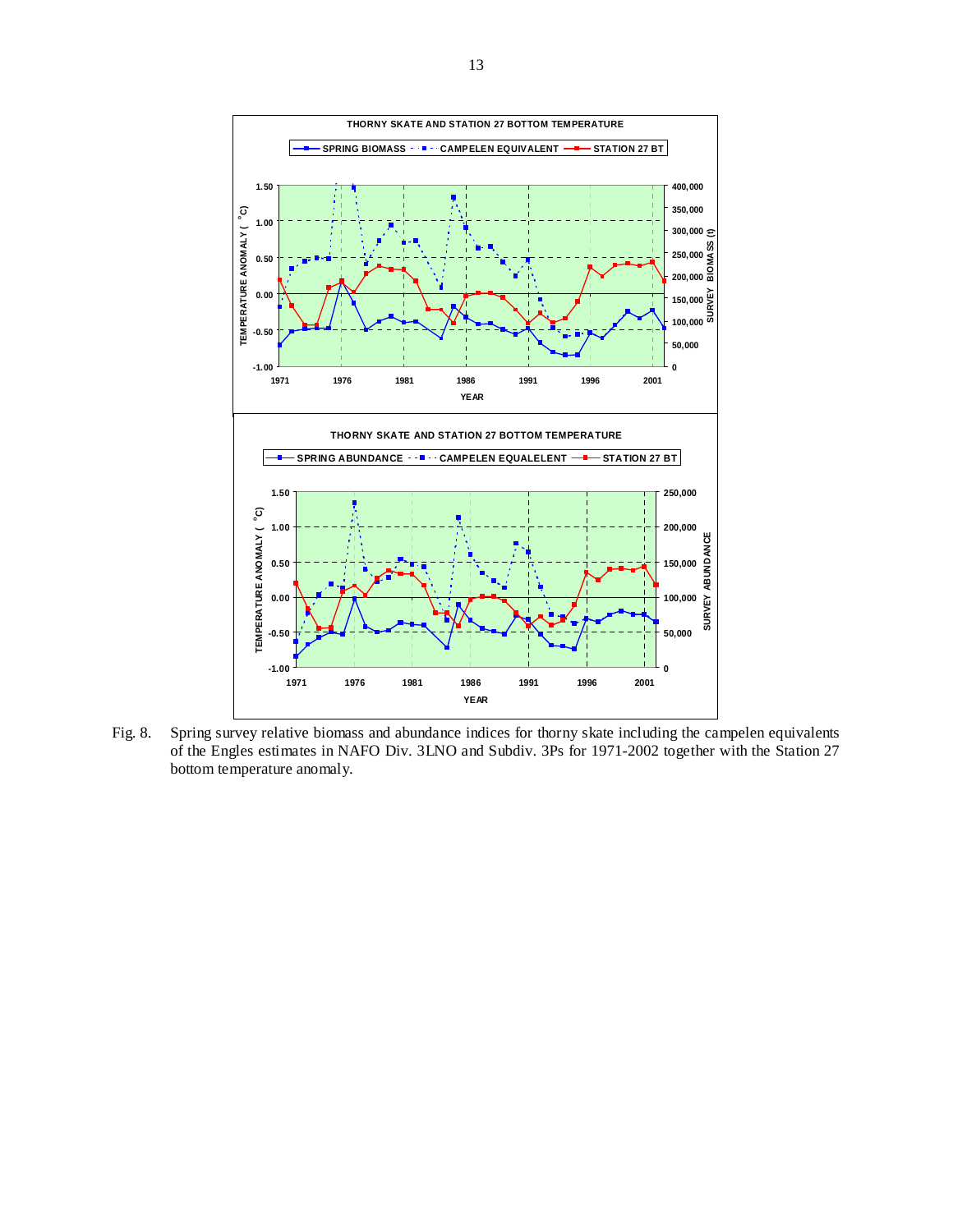

Fig. 9. Spring survey relative biomass and abundance indices for thorny skate in NAFO Div. 3LNO and Subdiv. 3Ps for 1971-2002 together with the spatially averages 3PLNO bottom temperature.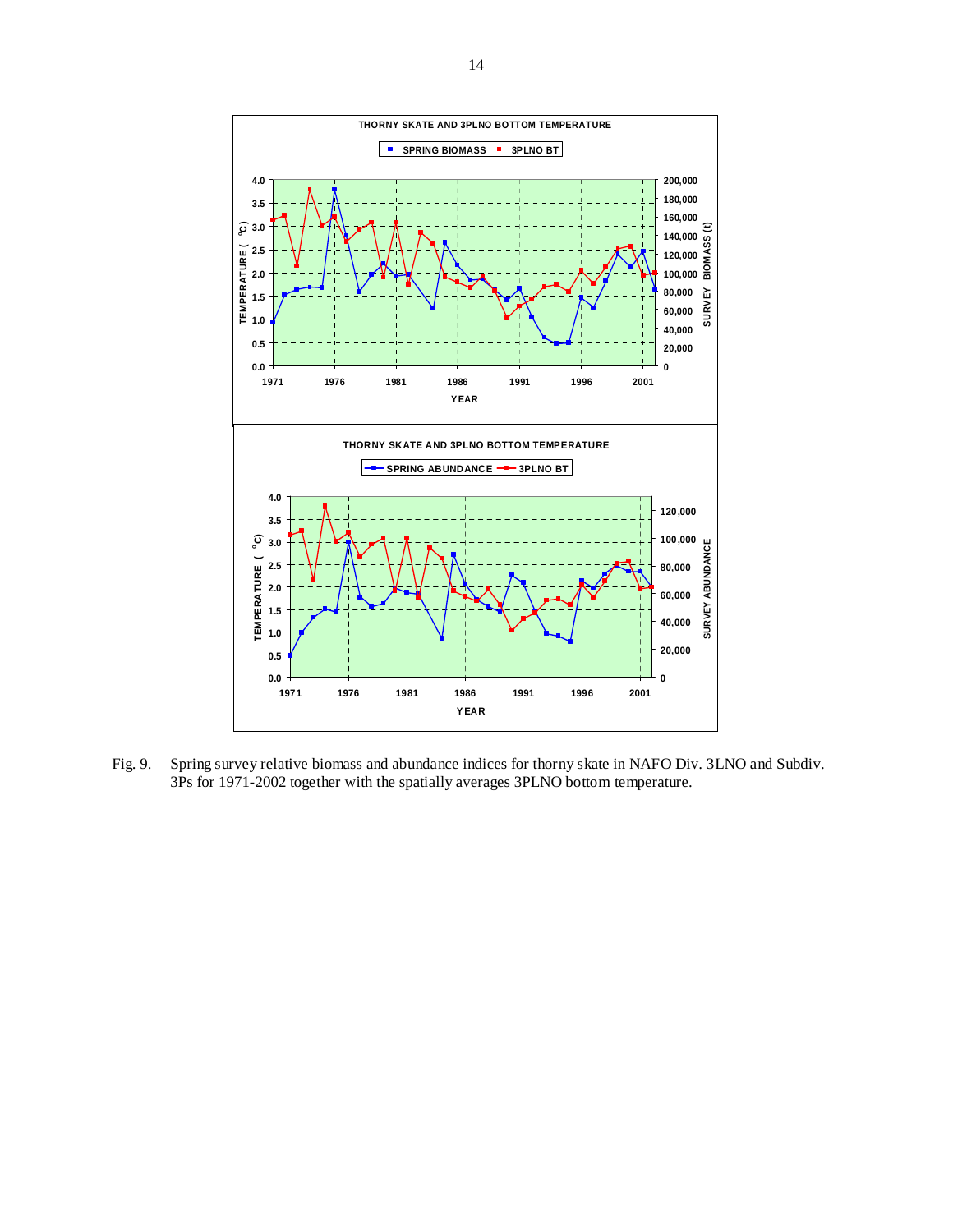

Fig. 10. Spring survey relative biomass and abundance indices for thorny skate including the campelen equivalents of the Engles estimates in NAFO Div. 3LNO and Subdiv. 3Ps for 1971-2002 together with the spatially averaged 3PLNO bottom temperature.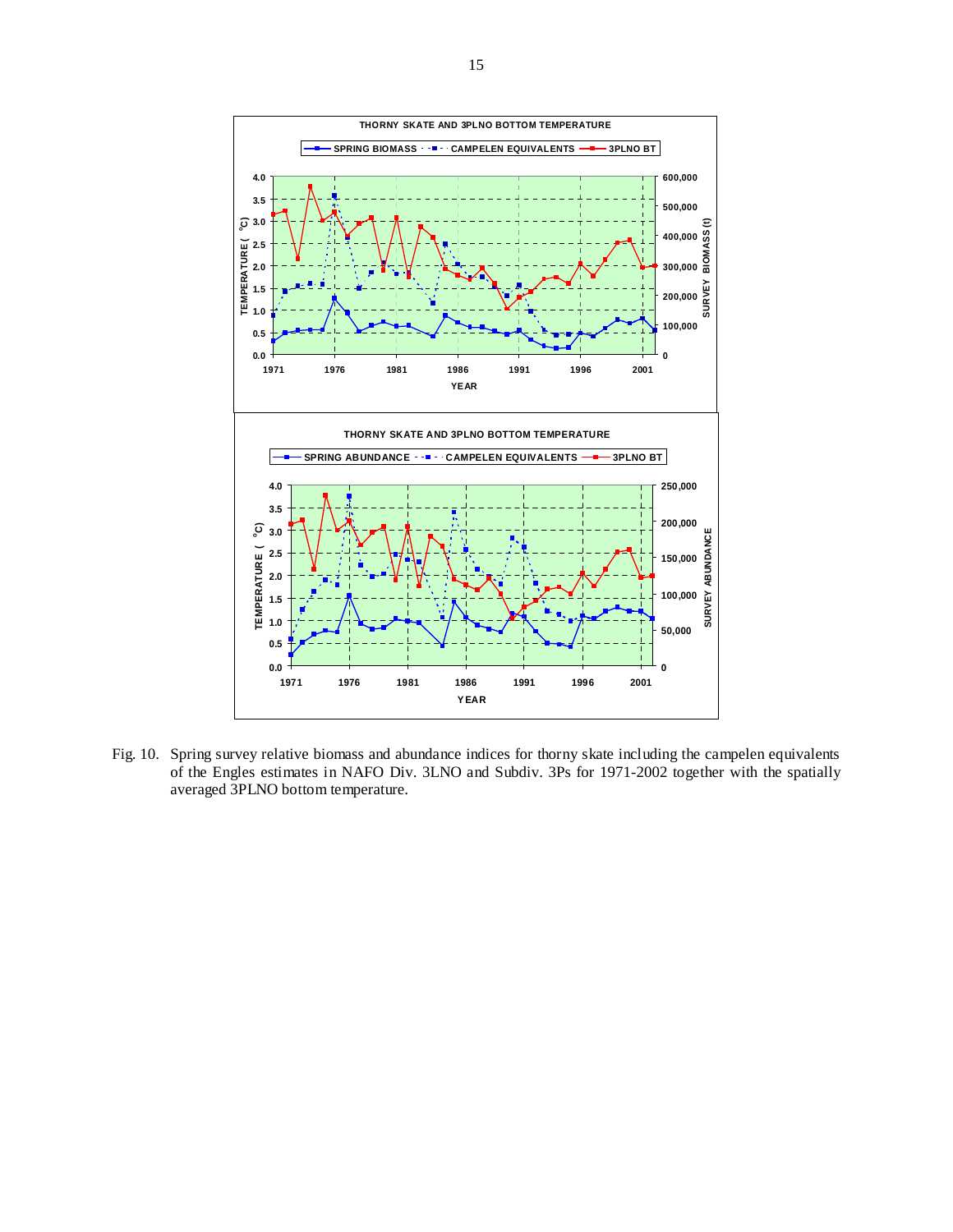

Fig. 11. Spring survey relative biomass index for thorny skate converted to campelen equivalents in NAFO Div. 3LNO and Subdiv. 3Ps for 1971-2002 and the Station 27 upper layer annual salinity anomaly. Data for 1976 and 1983 are not included in this plot.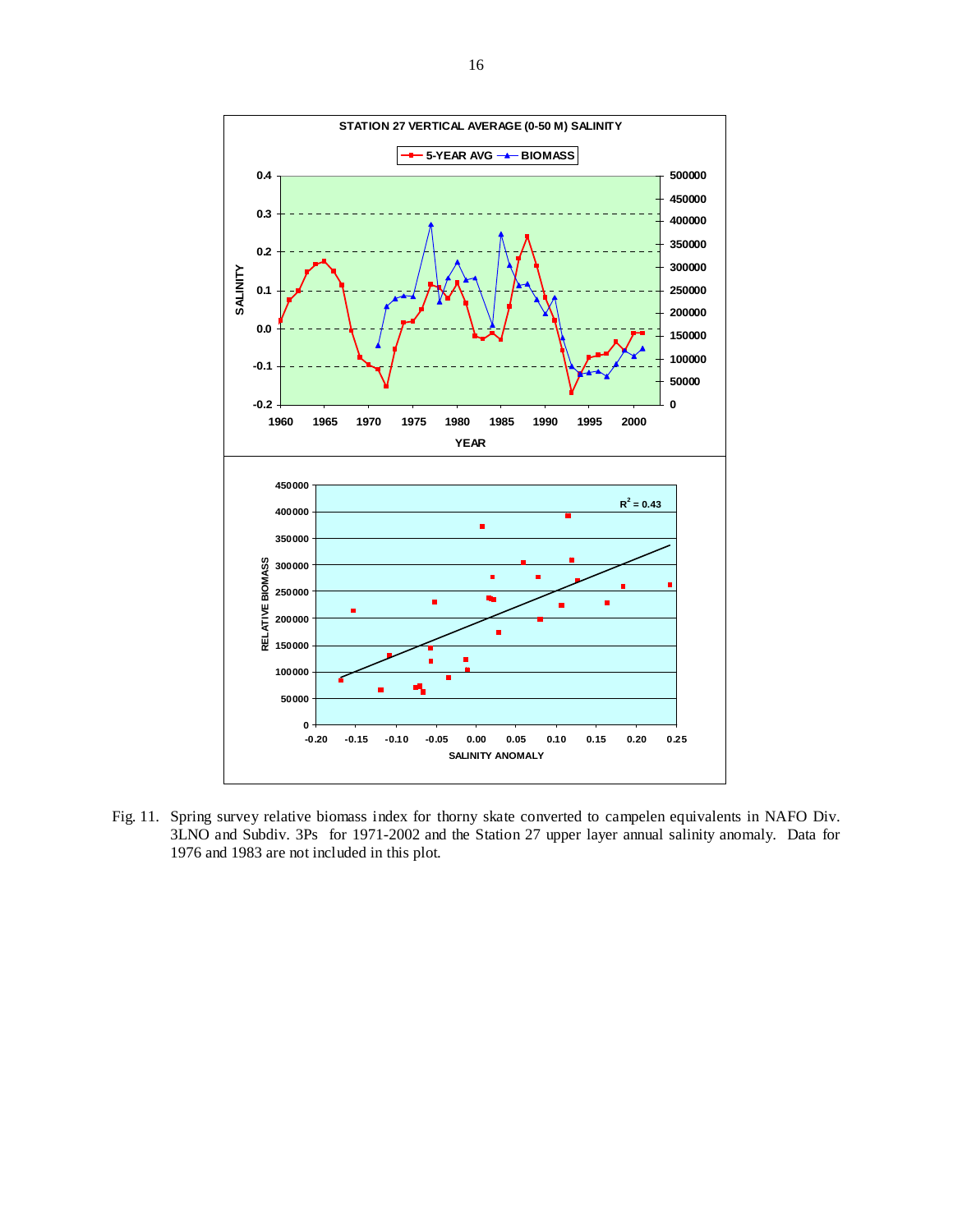

Fig.12a. Bottom temperature contour maps (in °C) for 1975-1980 based on data collected during the multi-species surveys of Div. 3PLNO. The numbers of thorny skate in each fishing set are shown as solid expanding circles. The white crosses represent zero catches.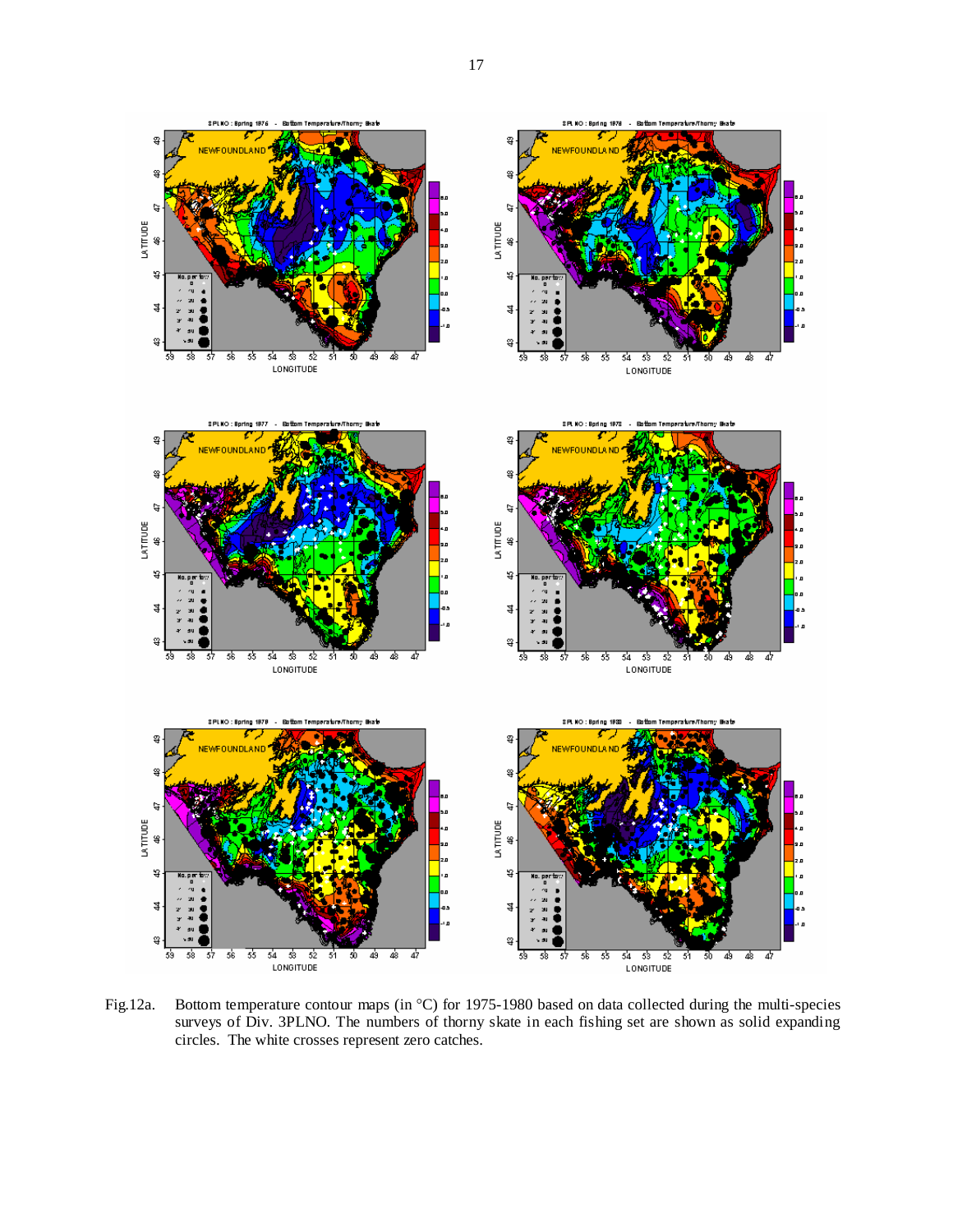

Fig. 12b. Bottom temperature contour maps (in °C) for 1981-1986 based on data collected during the multispecies surveys of Div. 3PLNO. The numbers of thorny skate in each fishing set are shown as solid expanding circles. The white crosses represent zero catches.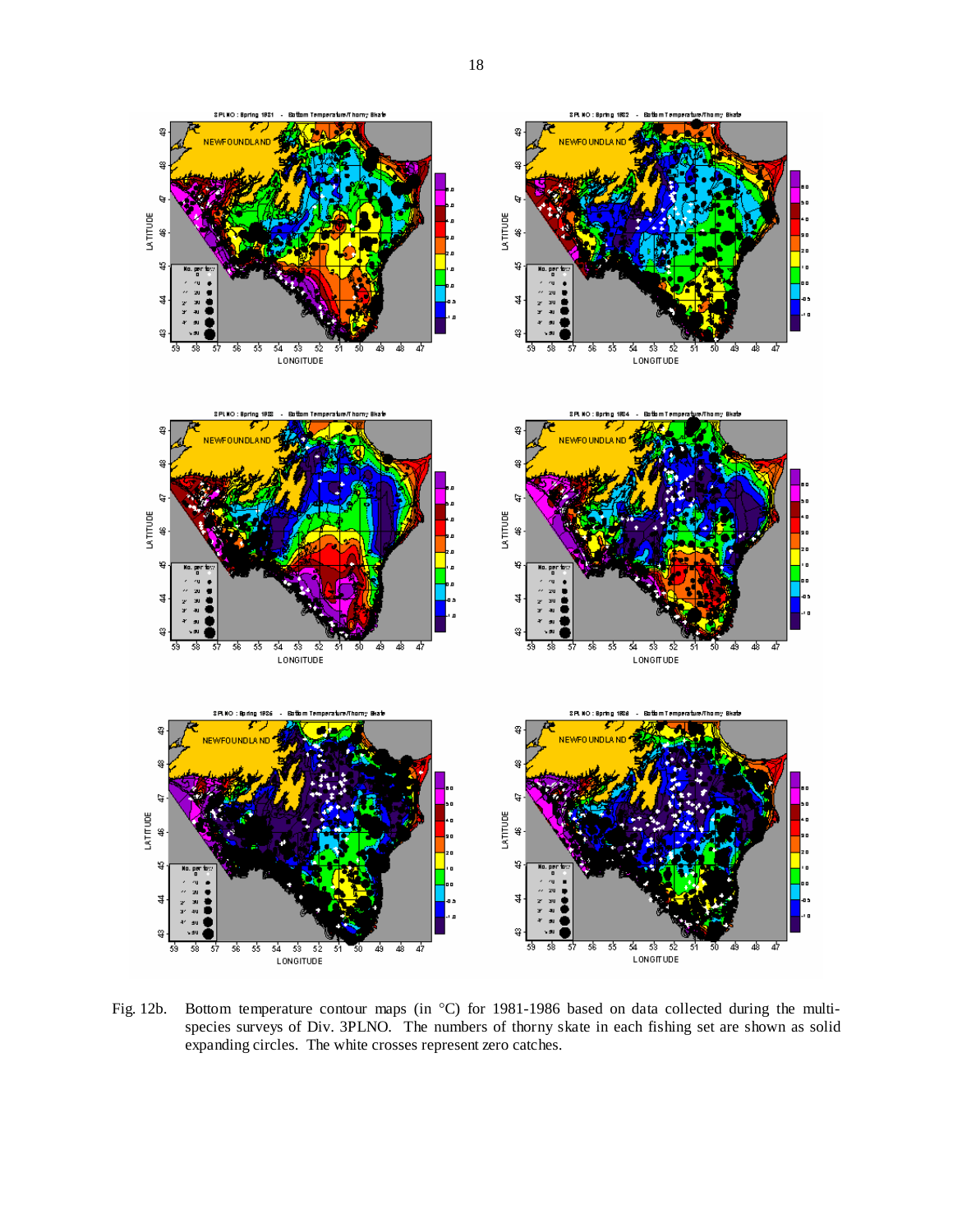

Fig. 12c. Bottom temperature contour maps (in °C) for 1987-1992 based on data collected during the multispecies surveys of Div. 3PLNO. The numbers of thorny skate in each fishing set are shown as solid expanding circles. The white crosses represent zero catches.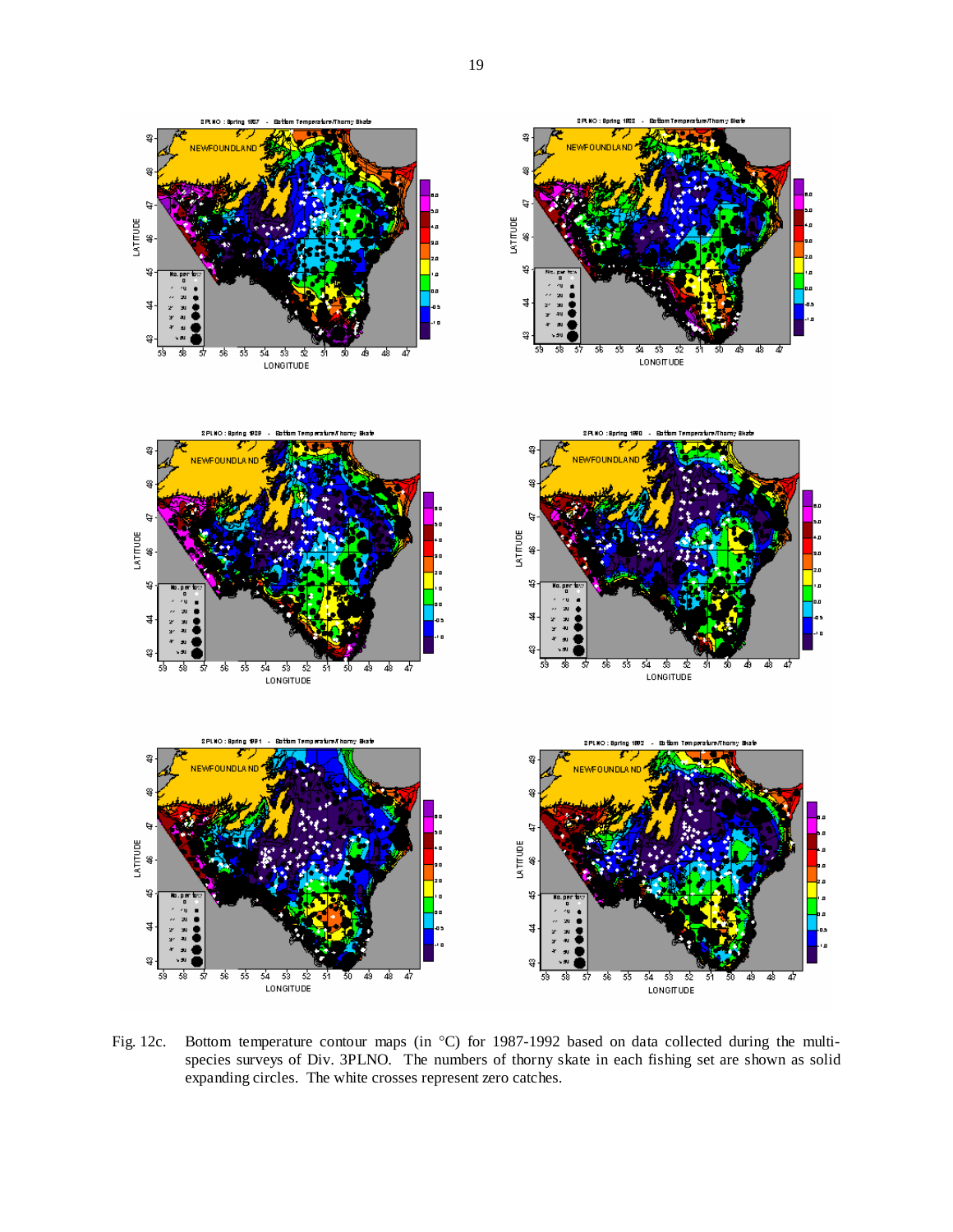



Fig. 12d. Bottom temperature contour maps (in °C) for 1993-1999 based on data collected during the multispecies surveys of Div. 3PLNO. The numbers of thorny skate in each fishing set are shown as solid expanding circles. The white crosses represent zero catches.